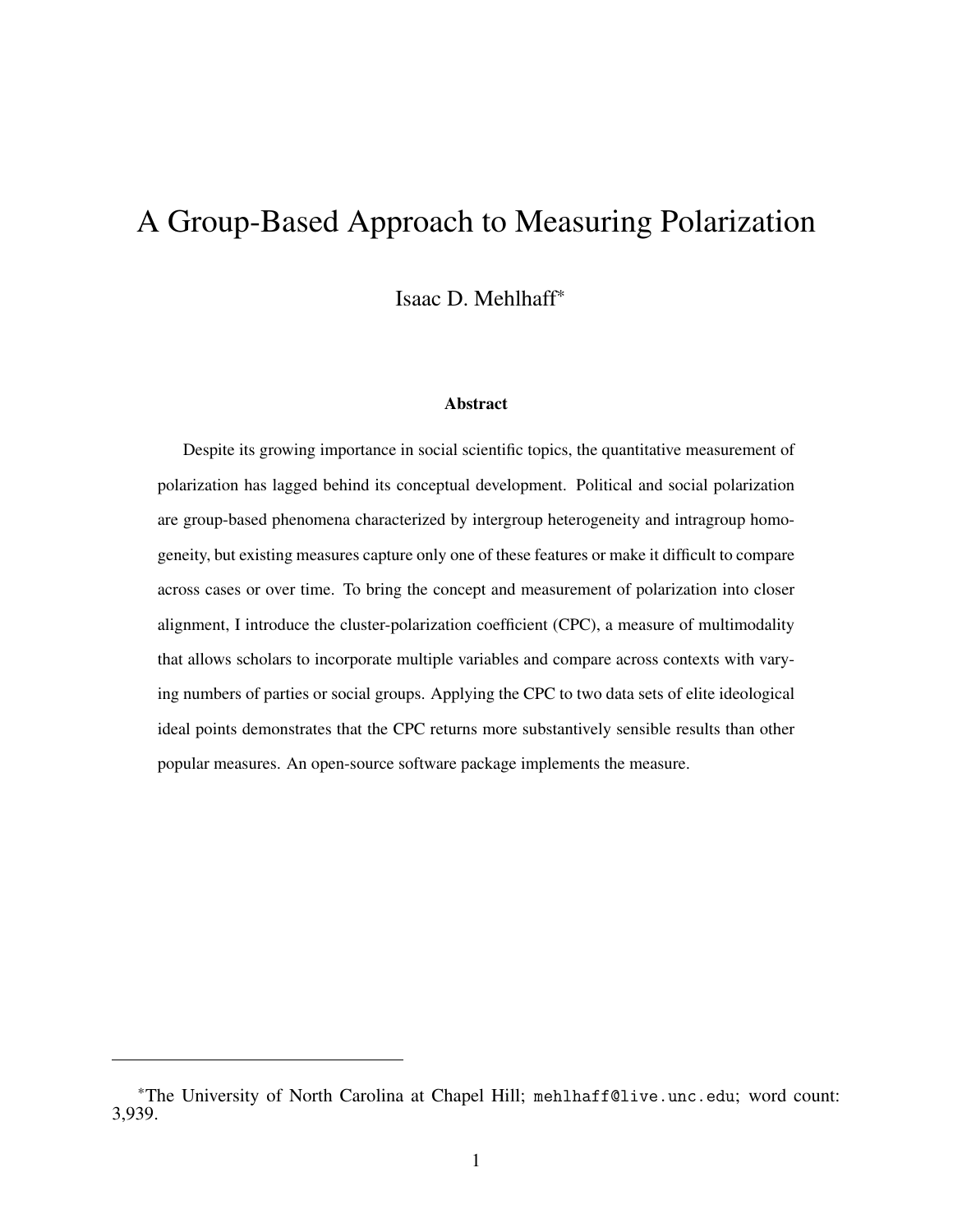Polarization has become a key concept in the social sciences, playing a role in important political outcomes ranging from representation (Ahler and Broockman [2018\)](#page-13-0) and party-building (Lupu [2015\)](#page-14-0) to policymaking (Sinclair [2008\)](#page-15-0) and democracy (McCoy and Somer [2019\)](#page-15-1). Conceptually, polarization has two important features: intergroup heterogeneity and intragroup homogeneity. Yet the most common measures of polarization—difference-in-means and variance—are ill-suited to capture both features.

I offer an alternative. The cluster-polarization coefficient (CPC) explicitly models intergroup heterogeneity and intragroup homogeneity, placing polarization's conceptual foundation front and center. I apply the CPC to two data sets of elite ideological ideal points and evaluate its ability to discern polarization relative to difference-in-means and variance—the two most widely used measures of polarization. This analysis highlights three advantages of the CPC, one theoretical and two empirical: It better captures the theoretical concept, it displays greater flexibility when considering multiple variables, and it facilitates measurement of and comparison across cases that include more than two groups. Given that most party systems have more than two parties and most political conflict occurs along more than one dimension, the CPC provides a very useful tool for scholars studying polarization.

To make the measurement procedure widely accessible to researchers and practitioners, I provide an open-source R package. In addition to calculating the CPC with researcher-specified group memberships, this package contains support for a variety of clustering methods to assign observations to groups, making the measure easily applicable to a wide variety of data structures.

# Features of Polarization

Polarization is a phenomenon that happens both between and within groups, emerging when group members disagree with members of other groups and agree with members of their own. It thus has two conceptual features: distance from opponents (intergroup heterogeneity) and concentration within groups (intragroup homogeneity). Without intergroup heterogeneity, there are no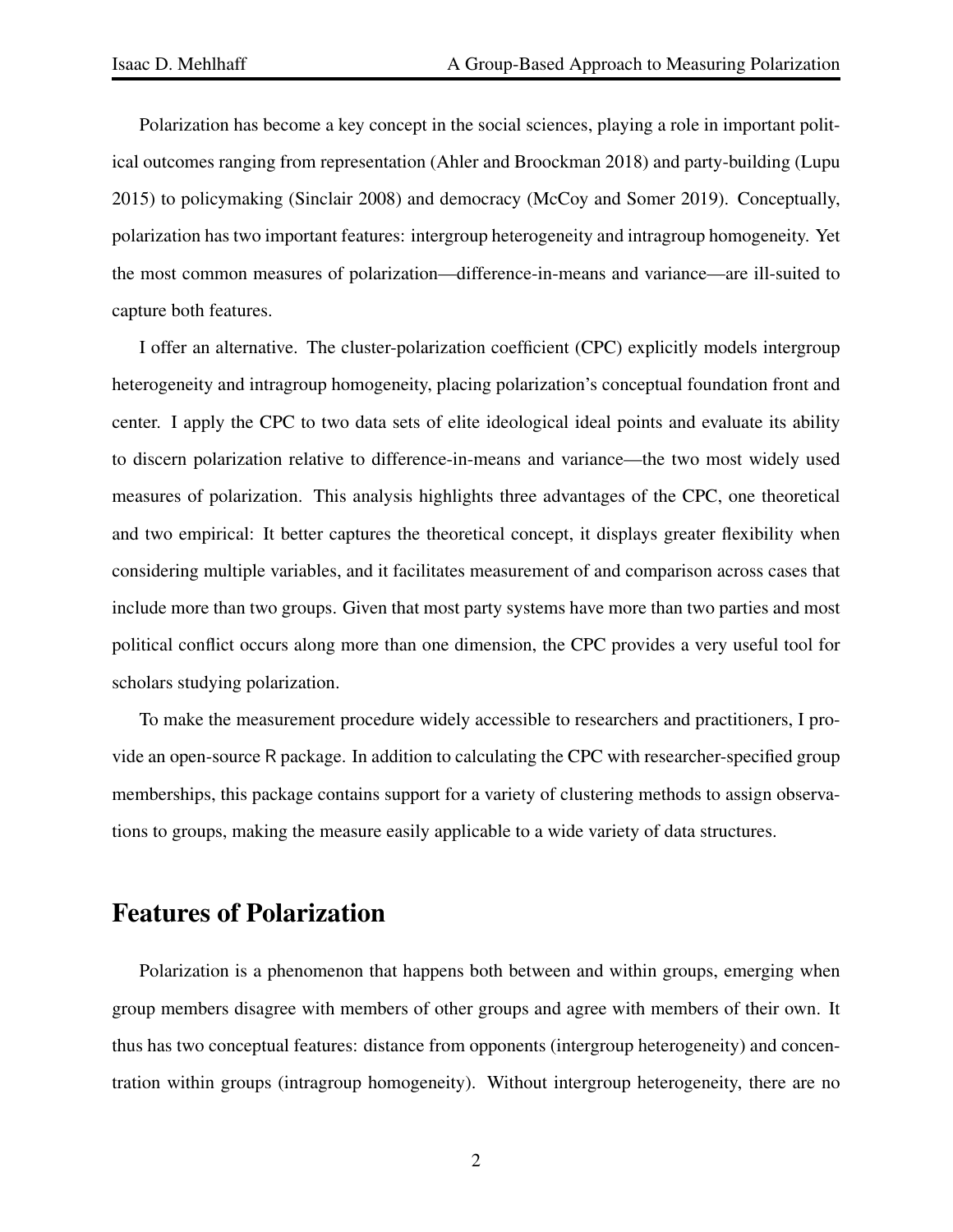differences in position to analyze. Without intragroup homogeneity, there are no meaningful group positions to compare.<sup>[1](#page-2-0)</sup> In this conceptualization, polarization can increase as the positions of social or political groups grow farther apart from one another, as they become more internally cohesive, or both. Many scholars either explicitly or implicitly adopt this conceptualization of polarization (Baldassarri and Bearman [2007;](#page-13-1) Fortunato and Stevenson [2021;](#page-14-1) Hill and Tausanovitch [2015;](#page-14-2) Maoz and Somer-Topcu [2010;](#page-14-3) Rehm and Reilly [2010\)](#page-15-2). In addition, the combination of interparty conflict and intraparty homogeneity lays at the root of theories that explain how polarization develops (e.g. Aldrich and Rohde [2000\)](#page-13-2).

The challenge for measuring polarization in real-world data is that these two features can occur separately, simultaneously, or not at all, and each may increase or decrease independent of the other. This challenge is reflected in the diversity of measures used by scholars. A survey of eight political science journals reveals 3[2](#page-2-1)2 articles published about polarization since  $2000$ ,  $2$  employing at least twenty distinct operationalizations. However, two approaches account for most uses: Mea-sures of difference-in-means and variance were used in 57% and 14% of articles, respectively.<sup>[3](#page-2-2)</sup> Below, I demonstrate why Levendusky and Pope [\(2011\)](#page-14-4) urge scholars to "go beyond the mean" when measuring polarization. I show that it is useful to go beyond variance, as well. The CPC, the measure I present below, offers a method to do so.

To illustrate why both features are important and why difference-in-means and variance may paint an incomplete picture, consider the stylized distributions in Figure [1.](#page-3-0) They imitate four possible combinations of intergroup heterogeneity and intragroup homogeneity. The distribution in plot A has neither feature of polarization. Two clusters are faintly apparent, but they are close

<span id="page-2-0"></span><sup>&</sup>lt;sup>1</sup>The measure I propose below is designed to capture these two features. It may not be suitable for analysis of party system polarization (Dalton [2008\)](#page-14-5), which affords fewer data points and places less emphasis on intragroup homogeneity.

<span id="page-2-1"></span><sup>&</sup>lt;sup>2</sup>See Supplementary Information section S1 for details and results of this search.

<span id="page-2-2"></span><sup>&</sup>lt;sup>3</sup>For a brief critique of each measure, see Supplementary Information section S2.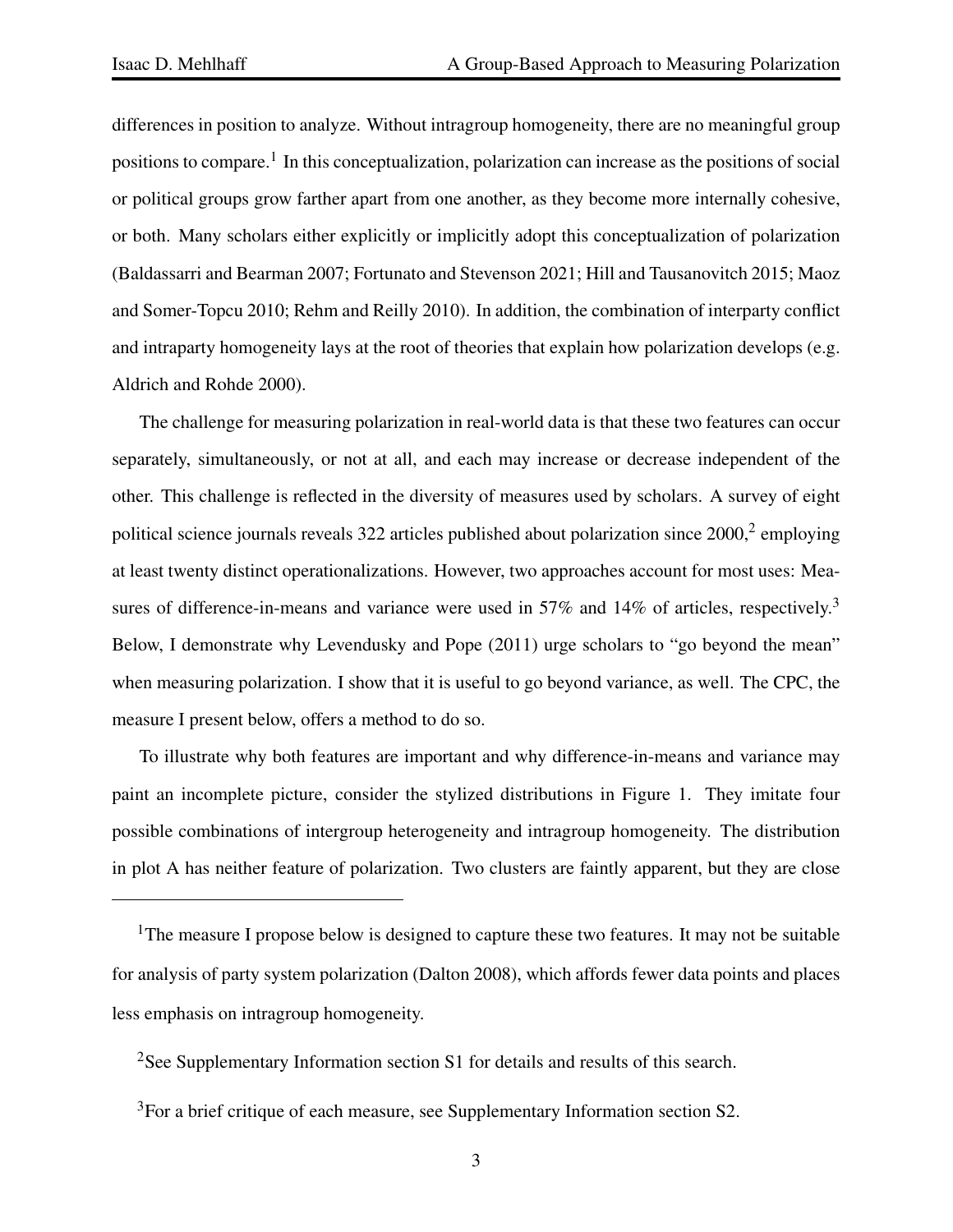together and display little cohesion. Plot B has high intragroup homogeneity and low intergroup heterogeneity,<sup>[4](#page-3-1)</sup> and plot C has the reverse. The group means are the same in plot B as in plot A, but the groups are more concentrated. Intragroup homogeneity is the same in plot C as in plot A, but group means are further apart. Finally, plot D has high levels of both characteristics of polarization.



<span id="page-3-0"></span>Figure 1: Stylized Distributions of Polarization Features. Simulated bimodal Gaussian mixture distributions all with  $\mu_{global} = 0$ . Labels show polarization levels according to difference-in-means, variance, and the CPC.

A measure correctly measuring polarization levels should indicate more polarization in plots B, C, and D relative to A and less polarization in plots A, B, and C, relative to D. Plot labels display the estimated level of polarization in each distribution as measured by difference-in-means, variance, and the CPC. In all cases, higher numbers indicate greater polarization.

<span id="page-3-1"></span><sup>&</sup>lt;sup>4</sup>Party sorting is one substantive example of this, where individuals do not become more extreme but the population nevertheless polarizes due to individuals sorting themselves into parties with positions similar to their own (Levendusky and Pope [2011\)](#page-14-4).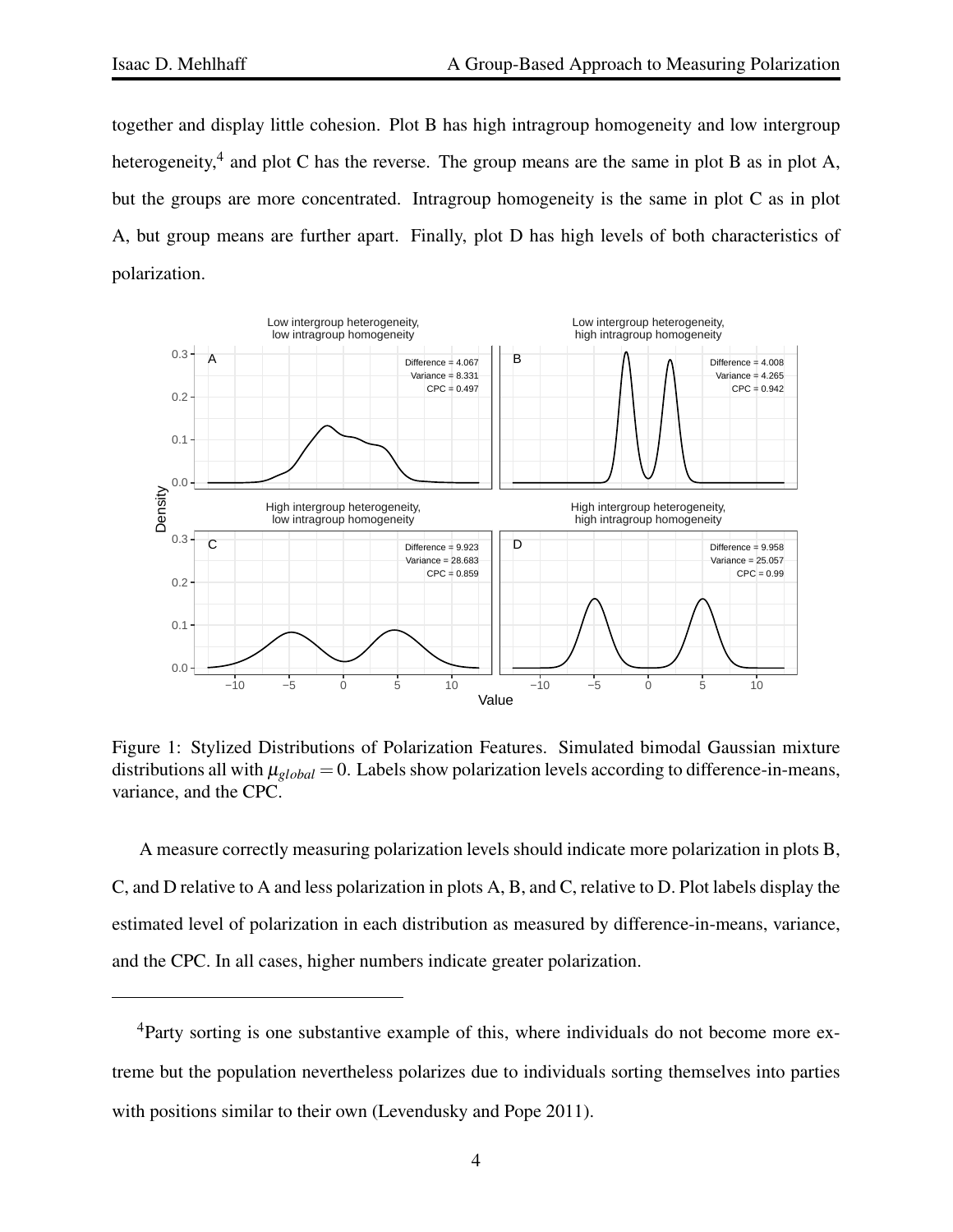Difference-in-means successfully distinguishes between plots A and C and between plots B and D, assigning a higher polarization estimate to the latter plot in each pairing, but it cannot distinguish plot A from B or plot C from D. It assigns identical polarization estimates to each distribution even though plots B and D are qualitatively more polarized than plots A and C, respectively. Variance performs even worse. It, too, distinguishes between plots A and C and between plots B and D, but cannot identify polarization vis-à-vis intragroup homogeneity. In fact, it assigns *lower* polarization estimates to plots B and D relative to plots A and C, a result opposite the conceptual understanding of polarization. This simple exercise suggests that using difference-in-means and variance may, in some cases, allow polarization to go undetected and, in others, identify it where it does not exist. The CPC is the only measure of the three that accurately mirrors the qualitative comparisons between all four distributions and captures both features of polarization.<sup>[5](#page-4-0)</sup>

#### Cluster-Polarization Coefficient

I begin from the premise that social scientific data—just like the distributions in Figure [1—](#page-3-0)are often comprised of distinct clusters of observations. In political contexts, such clusters are typically represented by parties or social groups. To derive the CPC, I decompose the total variance of this clustered data (*T SS*) in [\(1\)](#page-5-0) into components corresponding to the two features of polarization: the variance accounted for between the clusters (*BSS*, corresponding to intergroup heterogeneity) and the variance accounted for within all clusters (*W SS*, corresponding to intragroup homogeneity). Dividing by *T SS* and solving for the *BSS* term in [\(1\)](#page-5-0) gives an expression for the proportion of the total variance accounted for by the between-cluster variance—what I call the cluster-polarization coefficient. As it is a proportion, the value produced by this expression varies on the domain [0,1].

<span id="page-4-0"></span><sup>&</sup>lt;sup>5</sup>Supplementary Information sections S4.1 and S4.2 use simulations to evaluate this more systematically.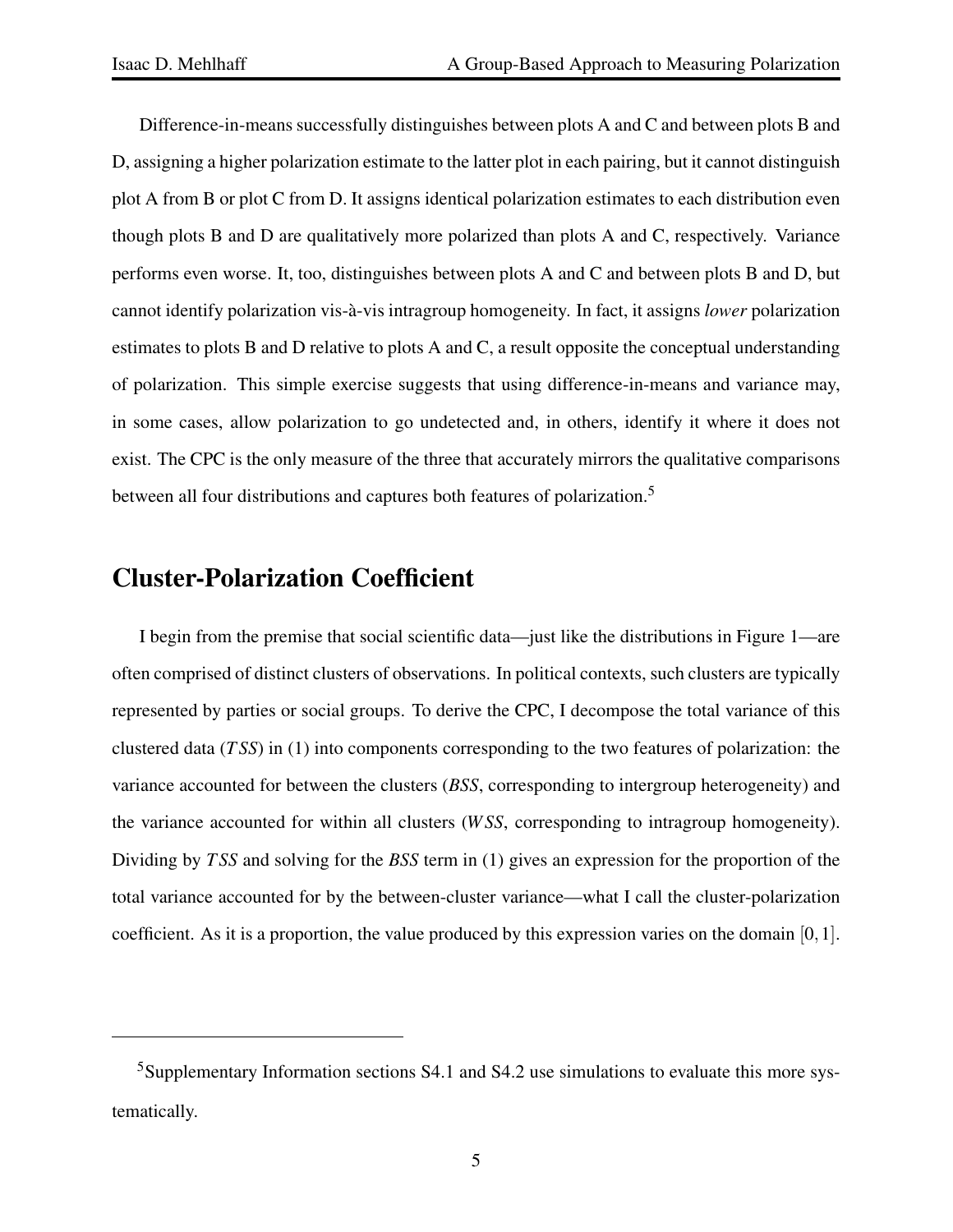$$
TSS = BSS + WSS,
$$
  
\n
$$
\rightarrow CPC = 1 - \frac{WSS}{TSS} = \frac{BSS}{TSS}.
$$
\n(1)

<span id="page-5-0"></span>More formally, the CPC takes the expression in [\(2\)](#page-5-1), where each individual *i* in cluster *k* holds a position on dimension *j*. [6](#page-5-2) Expressed in this way, the CPC appears related to a one-way ANOVA *F*-statistic and the coefficient of determination  $(R^2)$ . These are useful similarities for deriving properties of the measure, which I show in Supplementary Information sections S3.2-S3.5.

<span id="page-5-1"></span>
$$
CPC = 1 - \frac{\sum_{k=1}^{n_k} \sum_{i=1}^{n_i} \sum_{j=1}^{n_j} (x_{ikj} - \mu_{kj})^2}{\sum_{i=1}^{n_i} \sum_{j=1}^{n_j} (x_{ij} - \mu_j)^2} = \frac{\sum_{k=1}^{n_k} \sum_{j=1}^{n_j} (\mu_{kj} - \mu_j)^2}{\sum_{i=1}^{n_i} \sum_{j=1}^{n_j} (x_{ij} - \mu_j)^2}.
$$
 (2)

One additional modification is needed to make the CPC appropriate for comparison across contexts with varying numbers of observations, variables, and clusters. This is critical because intra-state political dynamics, the number and nature of sociopolitical cleavages, and the size and number of political coalitions typically vary across countries or within countries over time. The expression in [\(2\)](#page-5-1) will be biased upward in small samples, so I incorporate corrections for lost degrees of freedom and express the adjusted CPC in [\(3\)](#page-5-3):

<span id="page-5-3"></span>
$$
CPC_{adj} = 1 - \frac{\frac{\sum_{k=1}^{n_i} \sum_{i=1}^{n_j} (x_{ikj} - \mu_{kj})^2}{n_i - n_j n_k}}{\frac{\sum_{i=1}^{n_i} \sum_{j=1}^{n_j} (x_{ij} - \mu_j)^2}{n_i - n_j}} = 1 - (1 - CPC) \frac{n_i - n_j}{n_i - n_j n_k}.
$$
\n(3)

By explicitly modeling both *BSS* and *W SS*, the CPC takes into account both features of polarization. It increases when the distance between groups increases or when groups become more tightly concentrated around their collective ideal point, with the rate of those increases depending on the relative levels of *BSS* and *W SS*. In Supplementary Information sections S3.2-S3.5, I derive a sam-

<span id="page-5-2"></span><sup>6</sup>Full derivations are shown in Supplementary Information section S3.1.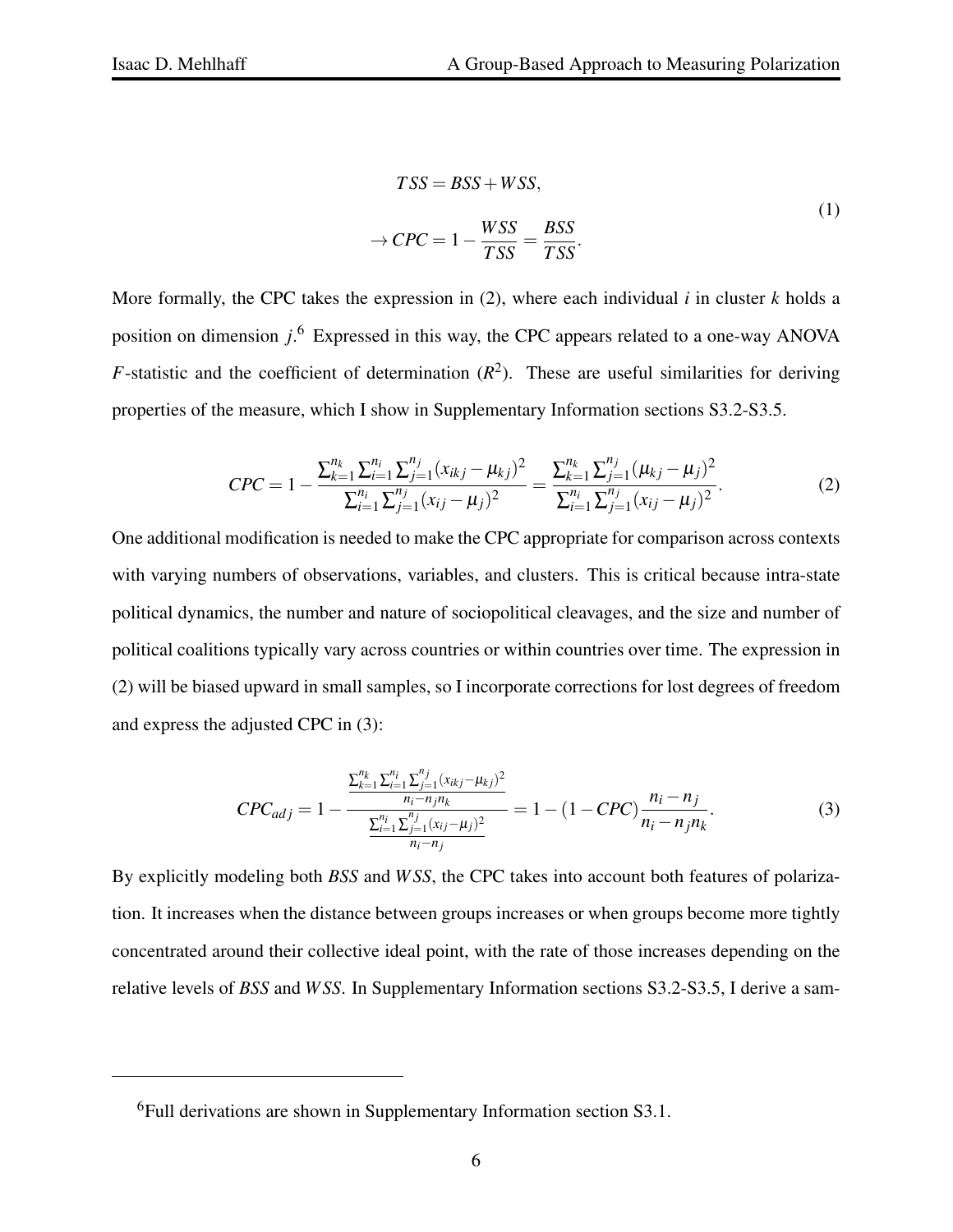pling distribution for the CPC and show that it is both unbiased and consistent after incorporating the corrections in [\(3\)](#page-5-3). All calculations in this paper use the adjusted CPC.

In addition to the substantive applications below, I pursue a variety of validation exercises in the Supplementary Information using synthetic data. Sections S4.1-S4.3 evaluate how well difference, variance, and the CPC capture both features of polarization in univariate and bivariate contexts, as well as in distributions with two, three, and four groups. Section S4.4 uses heavytailed log-normal distributions to evaluate sensitivity to outliers, and section S4.5 investigates how results change when group sizes vary. Finally, section S5 benchmarks each measure's performance against "ground-truth" data gathered from human annotators. The CPC consistently captures both features of polarization better than difference-in-means and variance, and it adheres more closely to intuitive identifications of polarization.

# Applications: Ideology of Political Elites

In addition to a close fit with the conceptual understanding of polarization, the CPC proves valuable when studying multiple dimensions of contestation or comparing across cases with more than two groups. I use two data sets of elite ideological ideal points to illustrate these benefits. First, I engage the well-researched connection between congressional polarization and income inequality in the United States, showing that the CPC is the only measure of polarization that recovers this connection in multidimensional data. Next, I turn to a set of six industrially developed, consolidated democracies, taking on the methodological puzzle of how to measure polarization in multi-party systems and compare across systems with different numbers of parties or groups. Throughout both applications, I compare the CPC to difference-in-means and variance, the two most popular strategies for measuring polarization in the political science literature.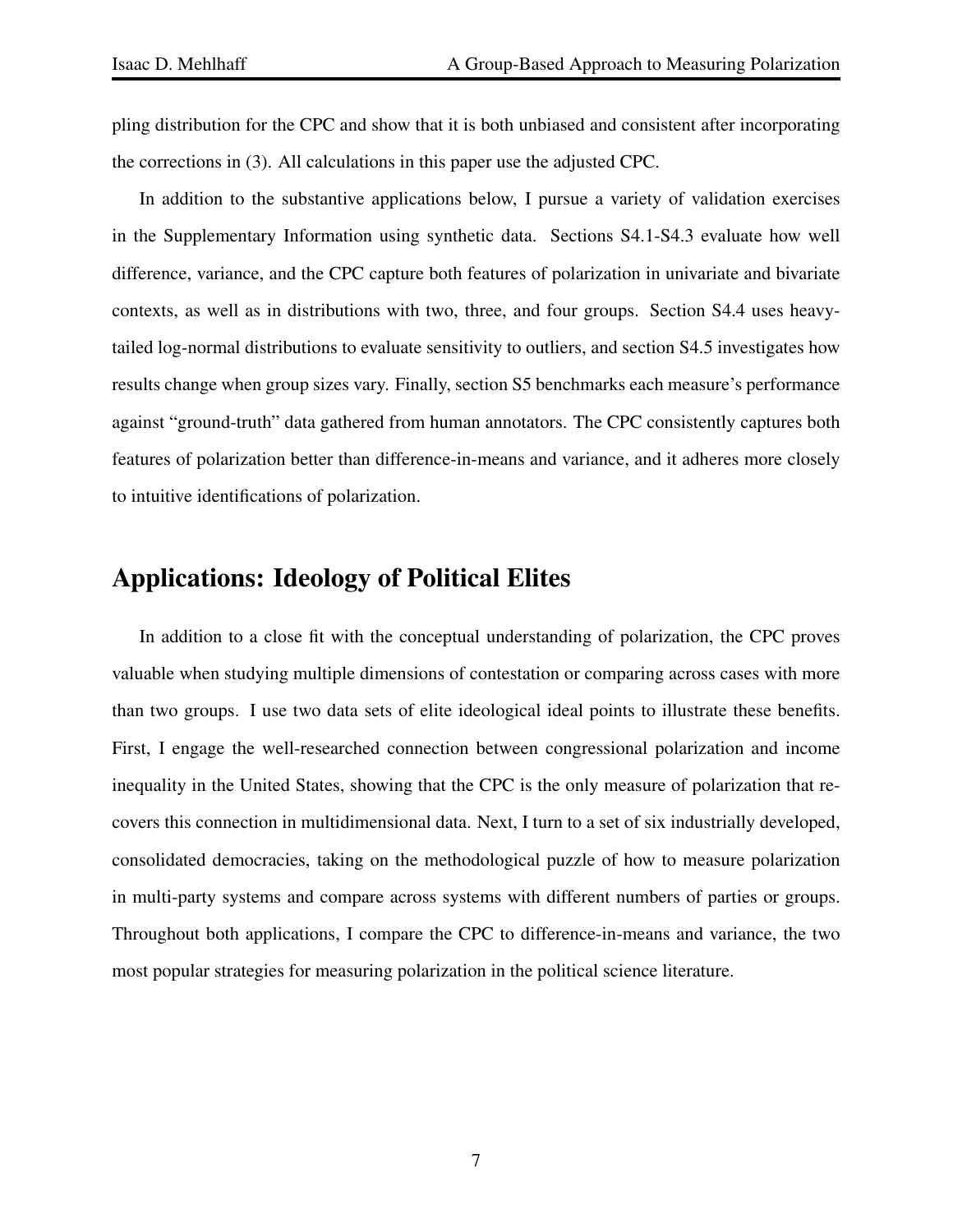#### Polarization in the United States Congress

I calculate congressional polarization using DW-NOMINATE data (Lewis et al. [2021\)](#page-14-6), which uses a scaling procedure to estimate the ideology of individual legislators in a two-dimensional latent space. The first dimension generally captures economic issues and the second captures racial and other social issues. The presence of two dimensions can undermine the performance of difference-in-means and variance, but it allows me to demonstrate a major advantage of the CPC.

To establish the CPC's construct validity, I show that it produces estimates consistent with well-known historical patterns. Historians and political scientists frequently point to three periods of ideological change in Congress. These periods are shaded on Figure [2.](#page-8-0) First, distinct partisan divides emerged as the Democratic Party made its comeback following the end of Reconstruction (Brady and Han [2006\)](#page-14-7). Second, party convergence and high levels of bipartisanship characterized the "Textbook Congress" in the mid-twentieth century (Shepsle [1989\)](#page-15-3). Finally, high levels of polarization are well-documented in the lead-up to the twenty-first century and extending to the present (Theriault [2008\)](#page-15-4). Each measure should therefore indicate high polarization in the first time period, low polarization in the second period, and high polarization again in the third.

For each Congress, I estimate the level of polarization in DW-NOMINATE scores using differencein-means, variance, and the CPC. These estimates appear in Figure [2.](#page-8-0) All measures generally capture the expected trends in the first NOMINATE dimension. Adding the second dimension, however, leads difference-in-means and variance to return trends that do not match the historical record.[7](#page-7-0) For example, difference-in-means estimates detect increasing polarization in the modern period, but they also indicate that Congress experienced some of its most polarized years during the Textbook Congress. Variance estimates make similar indications, and they even find flat or declining polarization levels leading up to the present-day. In contrast, the CPC handles the addition of the second dimension well and recovers trends that reflect the historical record in each period.

<span id="page-7-0"></span> $7$ I calculate difference-in-means by taking the average Euclidean distance between group means, and I calculate variance using the sum of squared Euclidean distances from the means.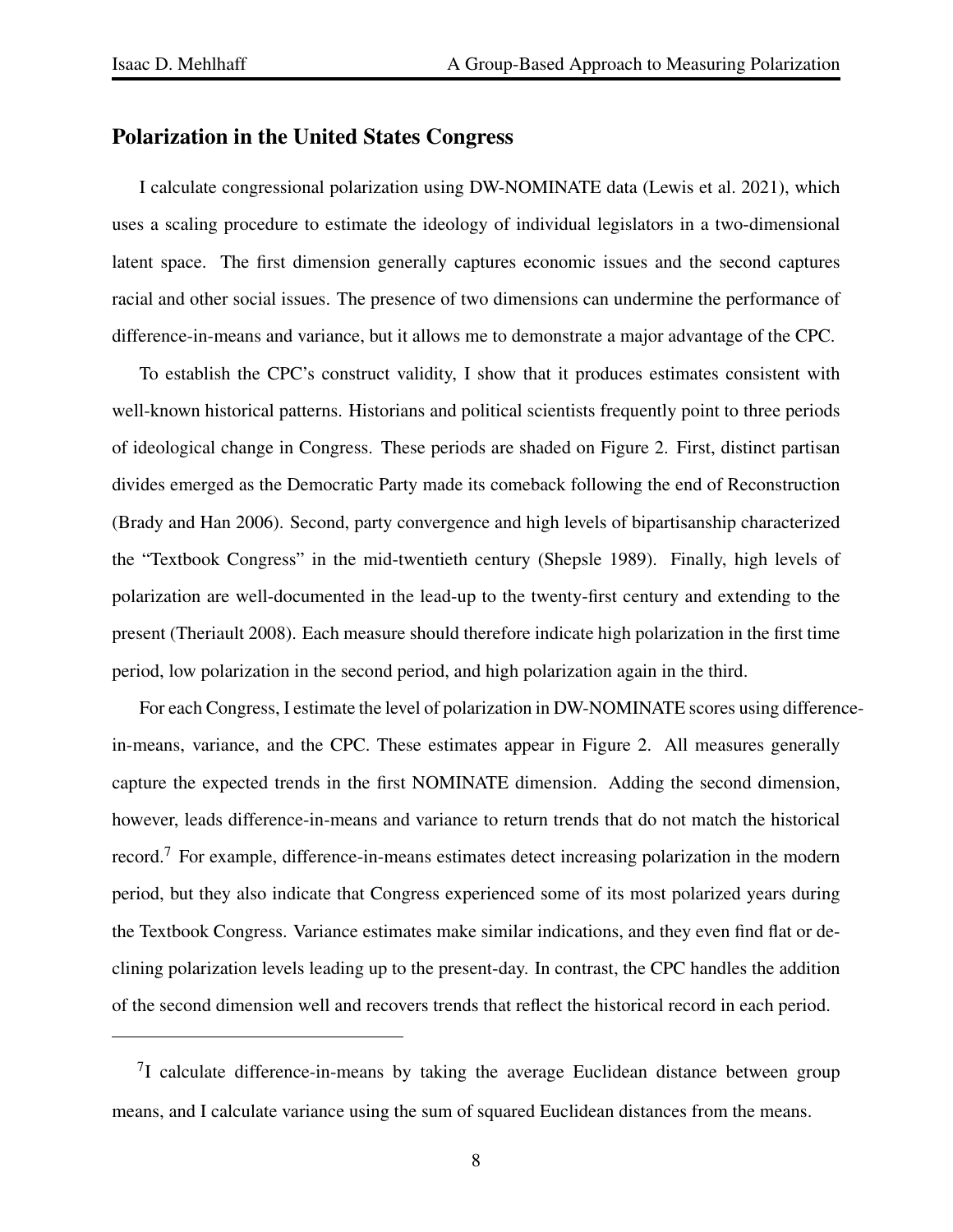

<span id="page-8-0"></span>Figure 2: Estimates of Congressional Polarization. Calculated using NOMINATE ideological estimates; each measure scaled to [0, 1] to enable comparison.

To examine whether the accuracy of different measures might lead researchers to different substantive conclusions, I turn to the connection between congressional polarization and economic inequality. As inequality and polarization in the United States have coevolved, scholars have contributed to an influential literature positing a link between the two (Garand [2010;](#page-14-8) McCarty, Poole, and Rosenthal [2016;](#page-15-5) Stewart, McCarty, and Bryson [2020\)](#page-15-6). Assuming these previous works have accurately identified an association between economic inequality and polarization, measures of congressional polarization should correlate strongly with measures of inequality.

The CPC performs well on this test, while the other measures lag behind. Figure [3](#page-9-0) plots each measure's estimates of congressional polarization against the Gini coefficient of household income during the corresponding Congress (Atkinson et al. [2017\)](#page-13-3). The first column of plots uses difference-in-means, the second column variance, and the third the CPC. A steep, positive slope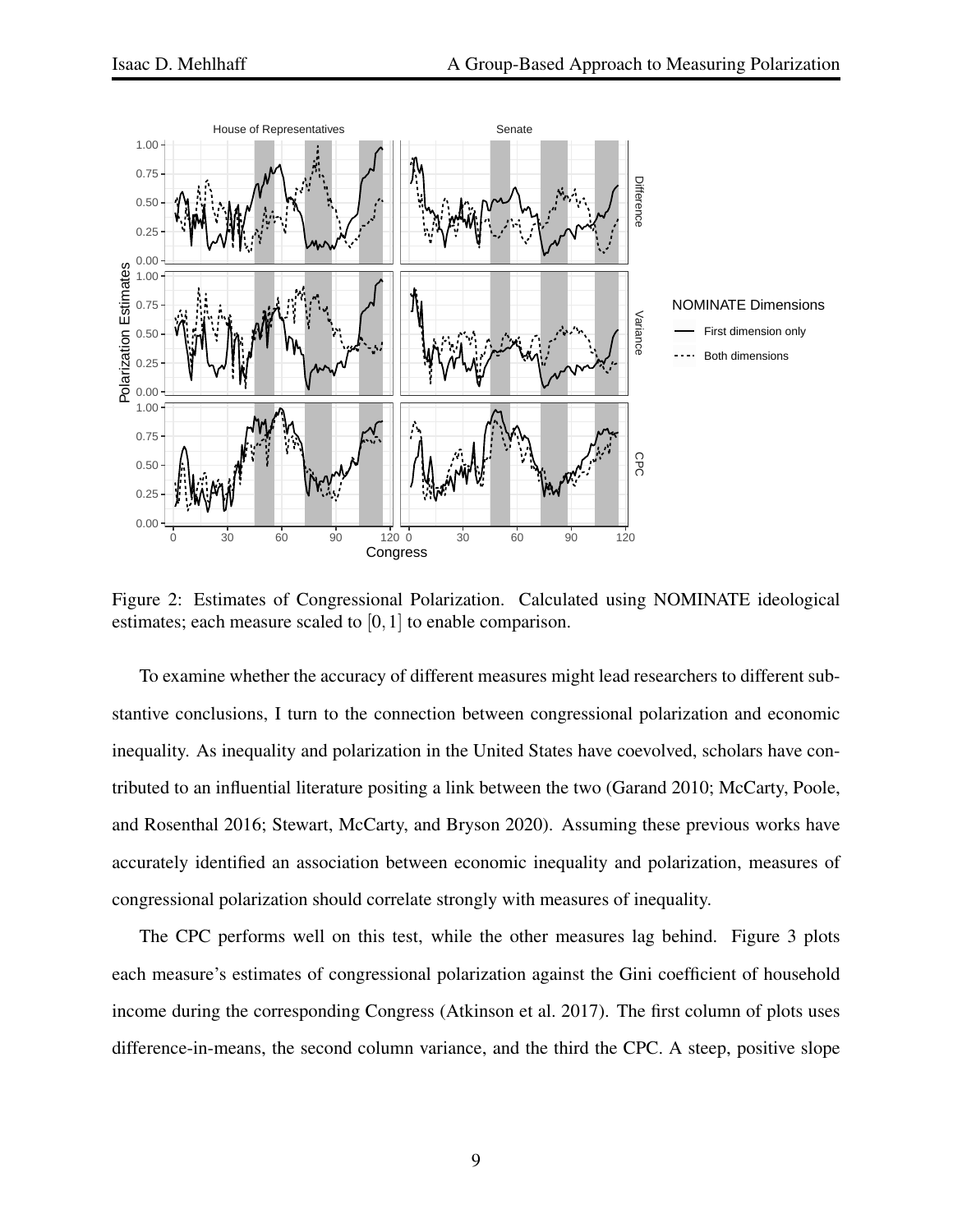

Chamber  $\leftarrow$  House of Representatives  $\leftarrow$  Senate

<span id="page-9-0"></span>Figure 3: Correlations Between Adjusted CPC and Economic Inequality Within Chambers and Across Congresses 65-114. Polarization calculated using NOMINATE ideological estimates. Shaded areas represent 95% confidence intervals. Results of models generating lines-of-best-fit shown in Supplementary Information section S6.

for both the House of Representatives and Senate would indicate that a polarization measure is performing well.

The top row of Figure [3](#page-9-0) shows that all measures recover positive correlations when using one dimension. The CPC, in particular, is strongly correlated with inequality. However, the bottom row of Figure [3](#page-9-0) clearly indicates that difference-in-means and variance struggle after adding the second ideological dimension. All correlations between polarization and inequality are now negative. In the case of difference-in-means and variance, results differ drastically across chambers. The CPC is the only measure of the three that maintains a positive correlation after adding the second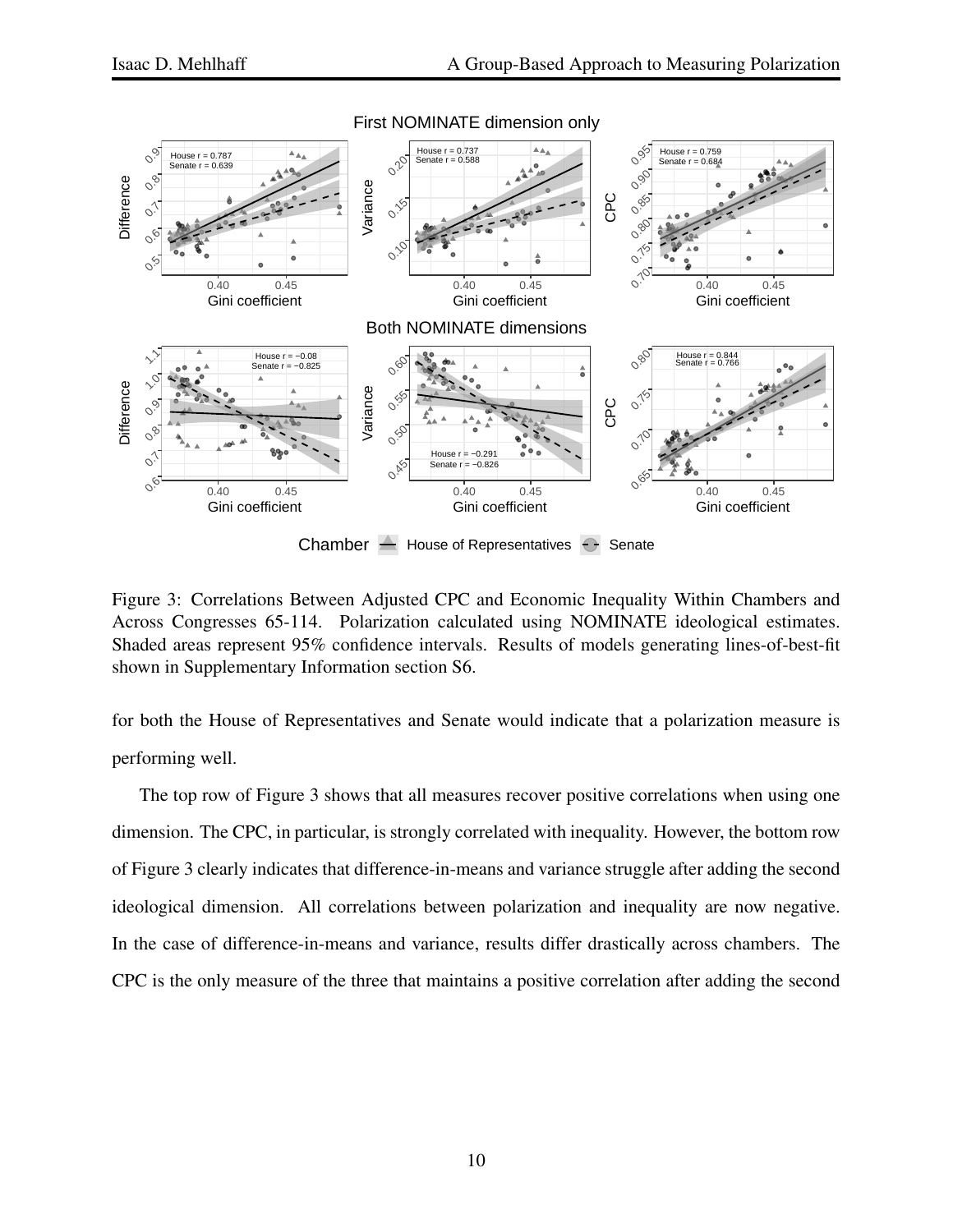dimension of ideology, and the correlations in both chambers even increase in magnitude compared to the one-dimensional case.<sup>[8](#page-10-0)</sup>

This underscores an important benefit of the CPC. Aldrich, Montgomery, and Sparks [\(2014\)](#page-13-4) show that high-dimensional estimates are crucial for accurate ideal point estimation, especially in polarized contexts. Researchers using current measures may need to ignore higher-dimensional information as a pragmatic matter, but the CPC allows it to be preserved, resulting in more accurate polarization estimates.

#### Polarization in Multi-Party Systems

One common challenge confronted by scholars is how to measure polarization in multi-party systems (Gidron, Adams, and Horne [2020;](#page-14-9) Ward and Tavits [2019\)](#page-15-7)—an obstacle that applies to most modern democracies. To illustrate, I turn to elite ideological ideal points from six countries in Western Europe and North America (Barberá [2015\)](#page-13-5). This application demonstrates how the CPC captures polarization across country contexts, as each differs in the extent to which its latent elite groups are internally homogeneous and externally heterogeneous, and even in how many groups exist within each country. These differences can be seen in Figure [4,](#page-11-0) plot (a). For instance, some countries—like the United States and Germany—exhibit two parties or ideological coalitions, while Spain and the Netherlands have three. Even comparing across countries with the same number of coalitions reveals substantial variation in the size and strength of each. In the United States, the two parties are of roughly equal size and are tightly concentrated around their midpoints. In contrast, Germany's left-most coalition is small but homogeneous while its right-most coalition

<span id="page-10-0"></span><sup>&</sup>lt;sup>8</sup>Including the second dimension should still result in high correlations for two reasons. First, immigration is an important mechanism linking polarization to inequality (McCarty, Poole, and Rosenthal [2016\)](#page-15-5). Second, redistributive issues in the United States are often racialized (Gilens [1999\)](#page-14-10). If the second dimension captures attitudes toward race and immigration, polarization on that dimension should still track closely with inequality.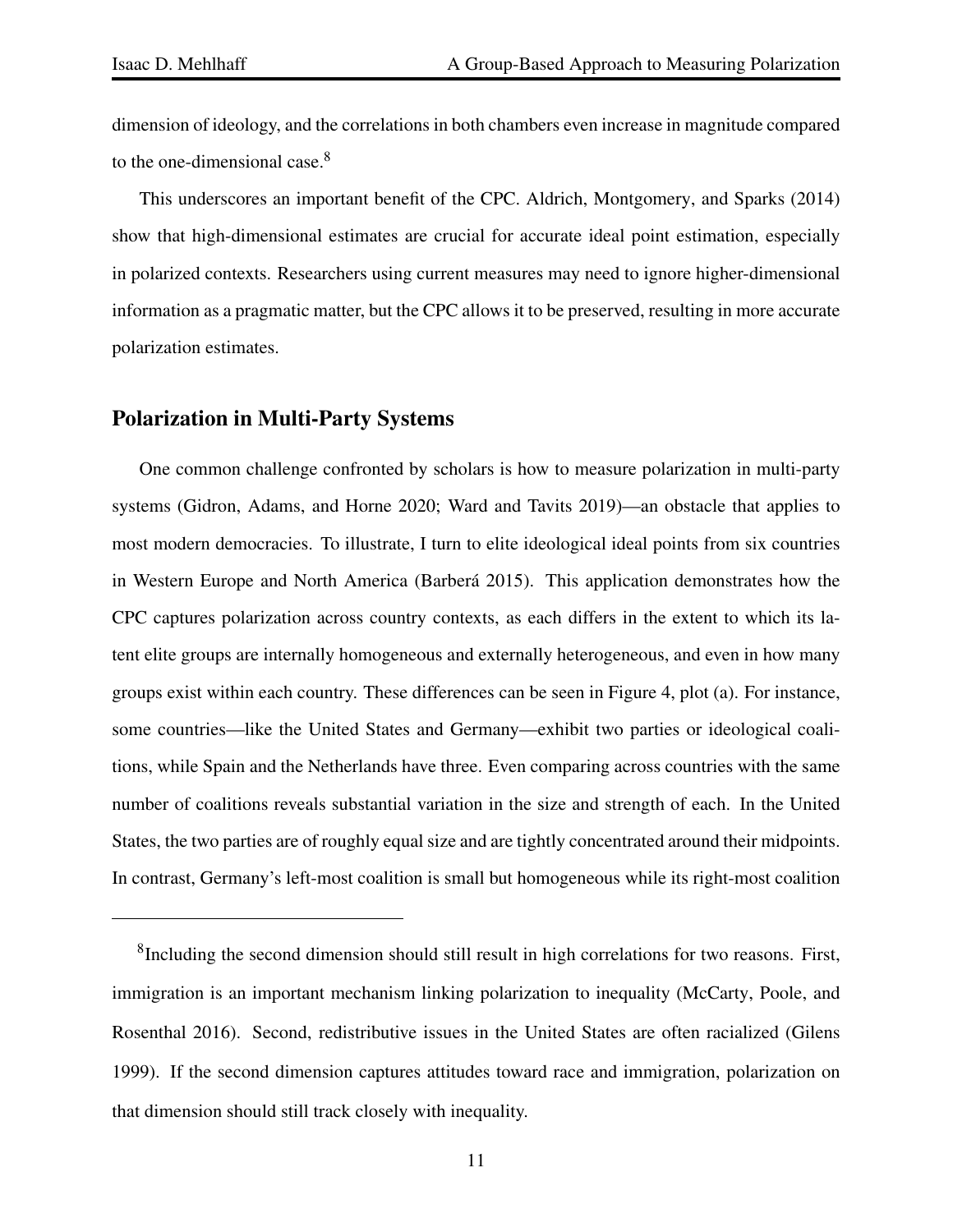is large but more heterogeneous. Taking all this variation into account and enabling comparison across diverse cases is a challenging task for most measures of polarization, but the CPC offers a solution.



<span id="page-11-0"></span>Figure 4: Estimates of Polarization in Elite Twitter Data. Plot (a) presents kernel density estimates for each country, with facets ordered by level of polarization. Plot (b) presents polarization estimates with 95% confidence intervals, calculated using a case-resampling bootstrap and again ordered by level of polarization estimated by the CPC.

Figure [4,](#page-11-0) plot (b) displays the degree to which each measure suggests the party systems are polarized.[9](#page-11-1) The CPC is shown in the leftmost facet, and countries are ordered by their estimated level of polarization. CPC estimates indicate that Spain, the United Kingdom, the Netherlands, and the United States have similar, relatively high levels of polarization, while Germany and Italy are significantly less polarized. The distributions in Figure [4,](#page-11-0) plot (a) seem to support such a conclusion if one considers polarization as a function of both intergroup heterogeneity and intragroup homogeneity. The United Kingdom and the Netherlands have high intergroup heterogeneity, the United States has high intragroup homogeneity, and Spain has a fair amount of both. Italy and Germany both have two identifiable modes, but their intragroup homogeneity is so low and their

<span id="page-11-1"></span> $9$ The CPC and difference-in-means measures require knowledge of the cluster to which each observation belongs, so I perform k-means clustering with the appropriate number of clusters in each country.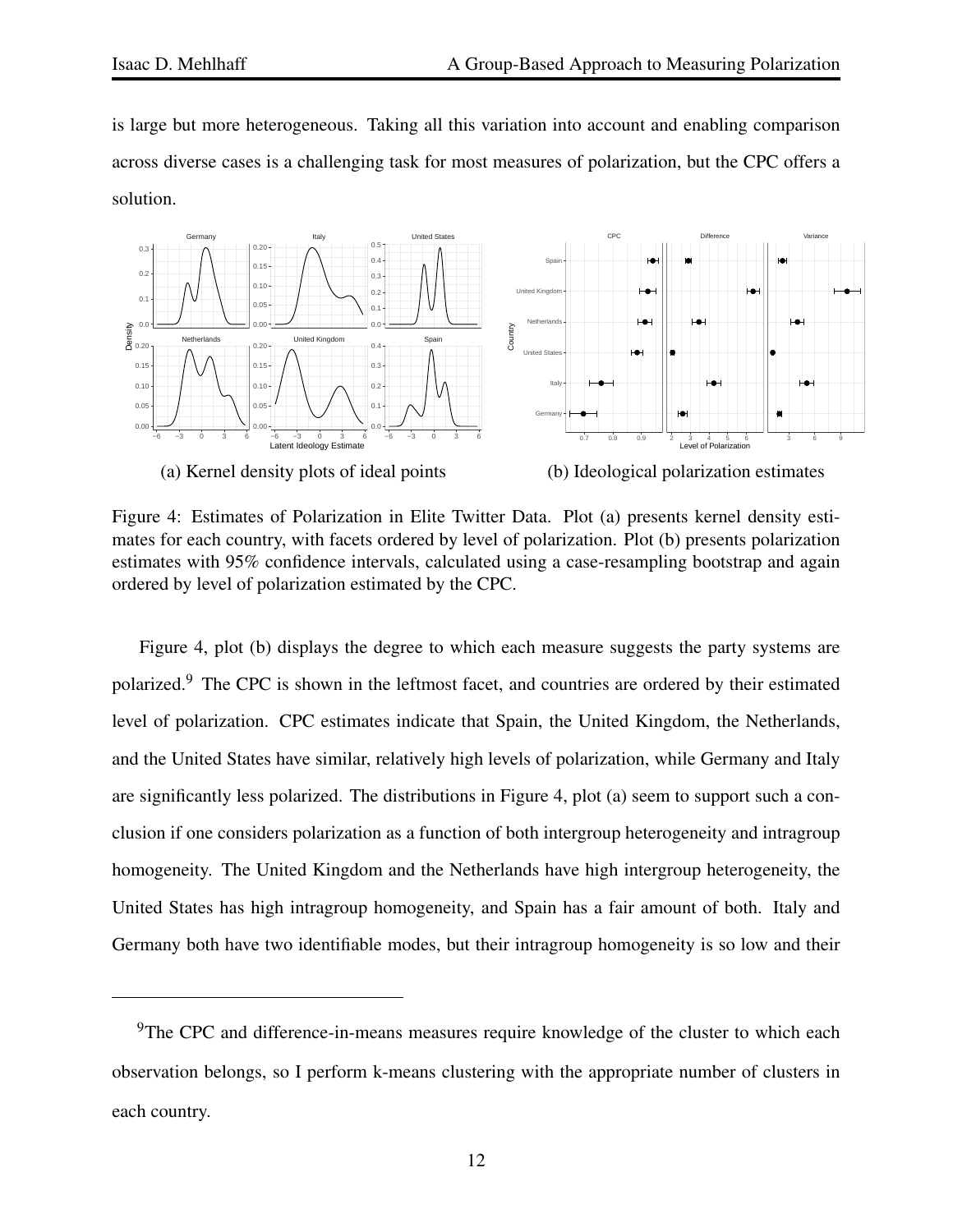minor-party coalitions so small in relation to their major-party coalitions that their consequent levels of polarization are not appreciable.

Difference-in-means and variance—shown in the center and right facets in Figure [4,](#page-11-0) plot (b) tell very different stories that are often at odds with the visual representation of the data. They suggest that the United States is the least polarized, despite a distribution that displays perhaps the highest intragroup homogeneity of the six countries. Italy is the second-most polarized according to these measures, despite a nearly unimodal distribution of ideal points. In sum, current measures of polarization frequently fail to return sensible estimates because they cannot account for both intergroup heterogeneity and intragroup homogeneity, they struggle in more than one dimension, or they are not comparable across distributions with varying numbers of groups.

#### Conclusion

Polarization is a critical concept in a wide variety of social scientific phenomena, yet efforts to quantify it fail to capture its two core conceptual elements: intergroup heterogeneity and intragroup homogeneity. The cluster-polarization coefficient takes both features into account, more closely aligning concept and measure and producing more sensible estimates of polarization in important contexts.

Critically, the CPC enables comparison over time and space. Political systems and opinions and thus the polarization of those systems and opinions—are multidimensional (Bermeo [2003\)](#page-13-6), yet scholars often restrict their analysis to a single left-right dimension. However, the CPC can accommodate numerous variables, allowing polarization estimates to accurately reflect the character of contestation in a political system. Equally important is the CPC's ability to compare across systems with different numbers of parties and groups. Multi-party systems are common outside the United States, but scholars often ignore this contextual feature either by calculating the variance of the entire distribution (Ward and Tavits [2019\)](#page-15-7) or by converting party systems into a series of dyads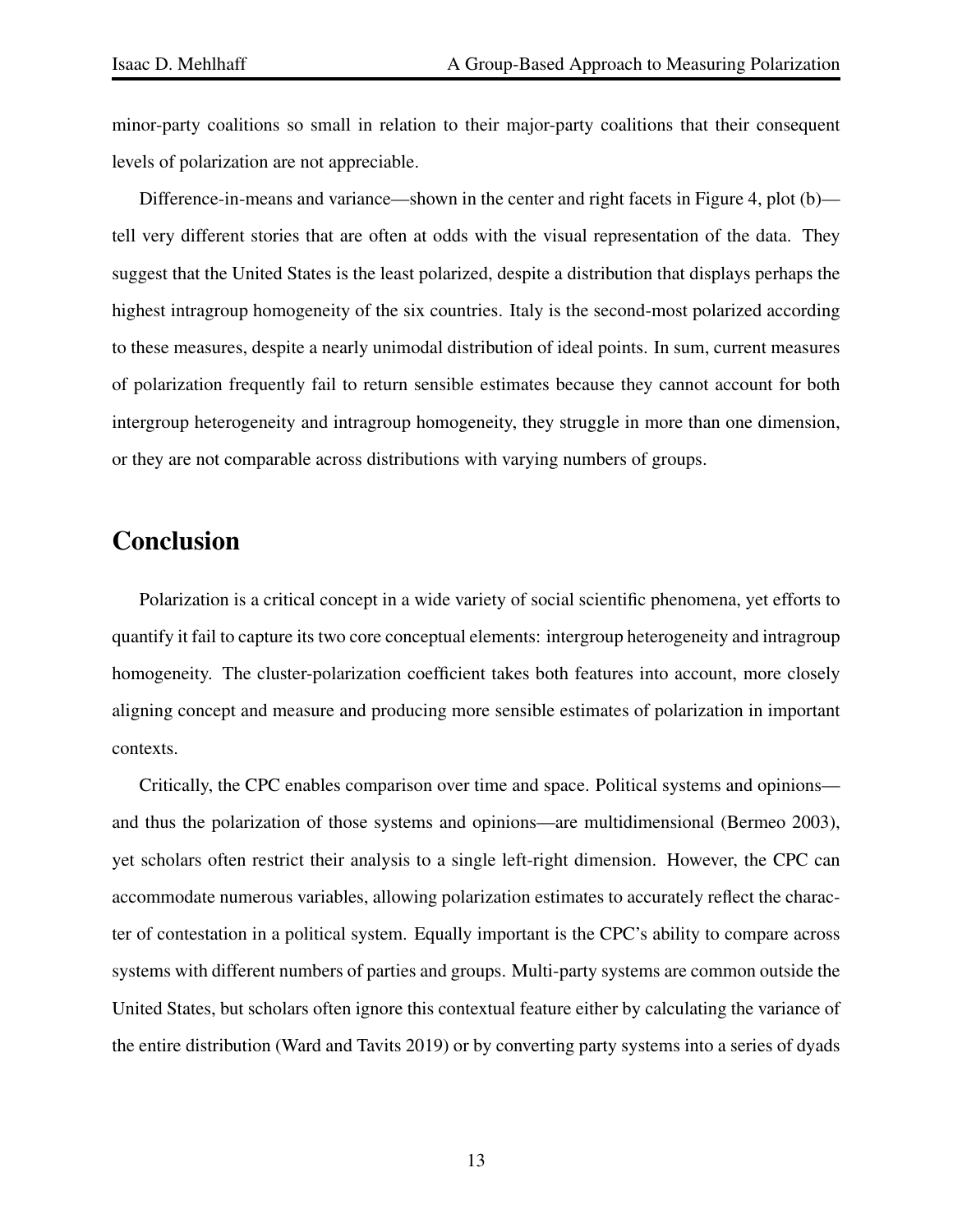and measuring polarization as if they were two-party systems (Gidron, Adams, and Horne [2020\)](#page-14-9). The CPC, on the other hand, is explicitly designed to measure polarization in such contexts.

I employ two sets of elite ideological ideal points to demonstrate how the CPC overcomes these challenges. Across both applications, the CPC consistently returns estimates in line with theoretical expectations, and it demonstrates its advantages over current measures in cases where more than one dimension is included or more than two groups are present. By introducing the CPC and providing an open-source software package to simplify its implementation, I aim to advance the critical study of polarization's causes and consequences.

## References

- <span id="page-13-0"></span>Ahler, Douglas J. and David E. Broockman (Oct. 2018). "The Delegate Paradox: Why Polarized Politicians Can Represent Citizens Best". In: *The Journal of Politics* 80.4, pp. 1117–1133.
- <span id="page-13-4"></span>Aldrich, John H., Jacob M. Montgomery, and David B. Sparks (Oct. 2014). "Polarization and Ideology: Partisan Sources of Low Dimensionality in Scaled Roll Call Analyses". In: *Political Analysis* 22.4, pp. 435–456.
- <span id="page-13-2"></span>Aldrich, John H. and David W. Rohde (Feb. 2000). "The Republican Revolution and the House Appropriations Committee". In: *The Journal of Politics* 62.1, pp. 1–33.
- <span id="page-13-3"></span>Atkinson, Anthony B. et al. (2017). *The Chartbook of Economic Inequality*. URL: [https://www.](https://www.chartbookofeconomicinequality.com) [chartbookofeconomicinequality.com](https://www.chartbookofeconomicinequality.com).
- <span id="page-13-1"></span>Baldassarri, Delia and Peter Bearman (Oct. 2007). "Dynamics of Political Polarization". In: *American Sociological Review* 72.5, pp. 784–811.
- <span id="page-13-5"></span>Barberá, Pablo (2015). "Birds of the Same Feather Tweet Together: Bayesian Ideal Point Estimation Using Twitter Data". In: *Political Analysis* 23.1, pp. 76–91.
- <span id="page-13-6"></span>Bermeo, Nancy (2003). *Ordinary People in Extraordinary Times: The Citizenry and the Breakdown of Democracy*. Princeton, NJ: Princeton University Press.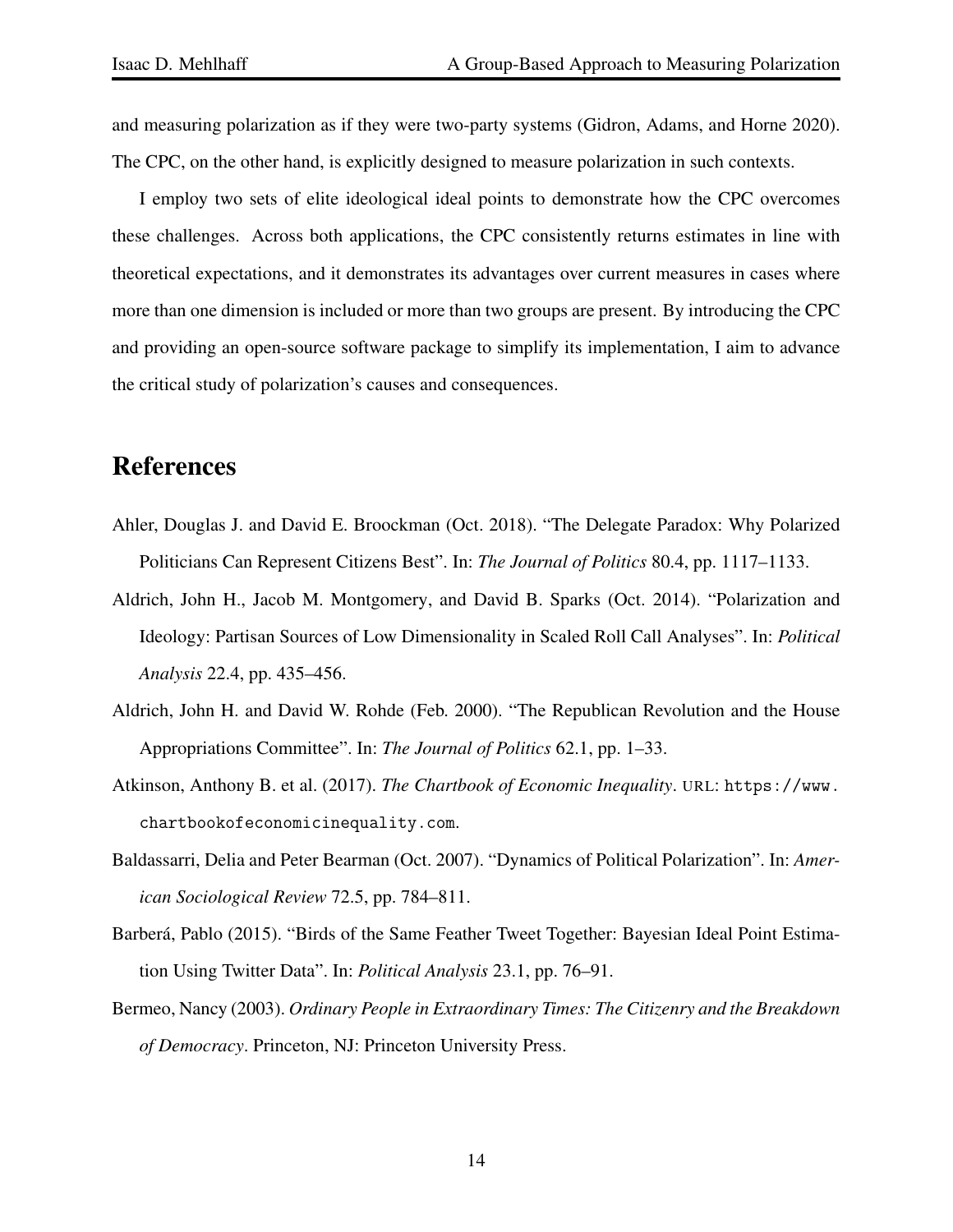- <span id="page-14-7"></span>Brady, David W. and Hahrie C. Han (2006). "Polarization Then and Now: A Historical Perspective". In: *Red and Blue Nation? Characteristics and Causes of America's Polarized Politics*. Ed. by Pietro S. Nivola and David W. Brady. Vol. 1. Baltimore: Brookings Institution Press, pp. 119–174.
- <span id="page-14-5"></span>Dalton, Russell J. (July 2008). "The Quantity and the Quality of Party Systems: Party System Polarization, Its Measurement, and Its Consequences". In: *Comparative Political Studies* 41.7, pp. 899–920.
- <span id="page-14-1"></span>Fortunato, David and Randolph T. Stevenson (May 2021). "Party Government and Political Information". In: *Legislative Studies Quarterly* 46.2, pp. 251–295.
- <span id="page-14-8"></span>Garand, James C. (Oct. 2010). "Income Inequality, Party Polarization, and Roll-Call Voting in the U.S. Senate". In: *The Journal of Politics* 72.4, pp. 1109–1128.
- <span id="page-14-9"></span>Gidron, Noam, James Adams, and Will Horne (2020). *American Affective Polarization in Comparative Perspective*. New York: Cambridge University Press.
- <span id="page-14-10"></span>Gilens, Martin (1999). *Why Americans Hate Welfare: Race, Media, and the Politics of Antipoverty Policy*. Chicago: The University of Chicago Press.
- <span id="page-14-2"></span>Hill, Seth J. and Chris Tausanovitch (Oct. 2015). "A Disconnect in Representation? Comparison of Trends in Congressional and Public Polarization". In: *The Journal of Politics* 77.4, pp. 1058– 1075.
- <span id="page-14-4"></span>Levendusky, Matthew S. and Jeremy C. Pope (Sum. 2011). "Red States vs. Blue States: Going Beyond the Mean". In: *Public Opinion Quarterly* 75.2, pp. 227–248.
- <span id="page-14-6"></span>Lewis, Jeffrey B. et al. (2021). *Voteview: Congressional Roll-Call Votes*. URL: [https : / /](https://voteview.com/) [voteview.com/](https://voteview.com/).
- <span id="page-14-0"></span>Lupu, Noam (June 2015). "Party Polarization and Mass Partisanship: A Comparative Perspective". In: *Political Behavior* 37.2, pp. 331–356.
- <span id="page-14-3"></span>Maoz, Zeev and Zeynep Somer-Topcu (Oct. 2010). "Political Polarization and Cabinet Stability in Multiparty Systems: A Social Networks Analysis of European Parliaments, 1945–98". In: *British Journal of Political Science* 40.4, pp. 805–833.